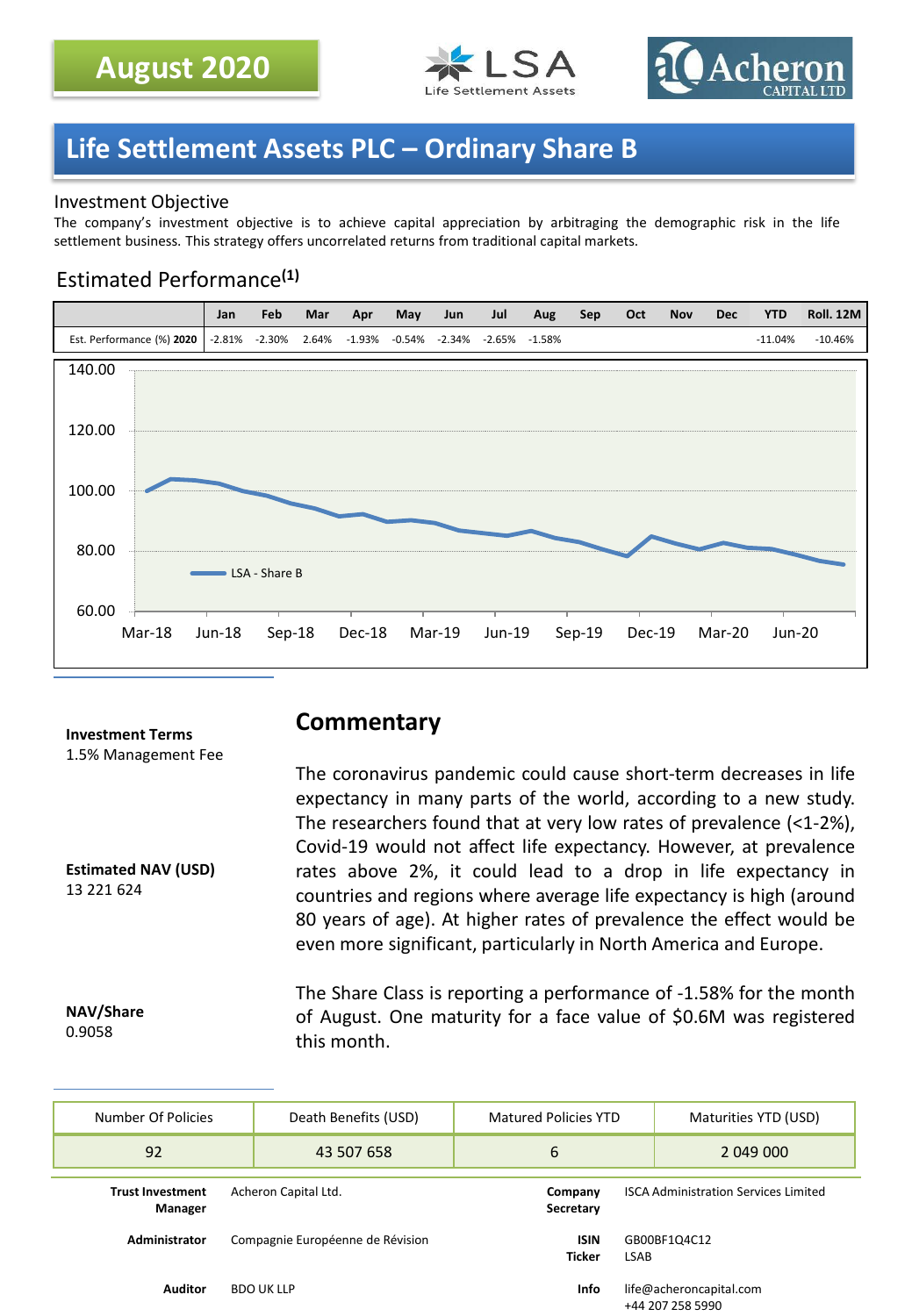





**Distribution by Gender**



**Distribution by Issue Date (Yrs) (3)**







\* Capital and/or dividend payment(s)

(1) 4 policies are survivorship, adding up 4 insureds.

(2) Indicates the available face amount to LSA which is a fractional interest of initial face amount.

(3) Distribution by issue dates reflects the time since the life insurance policy was issued.

Source of Data: Acheron Capital Ltd unless otherwise stated.